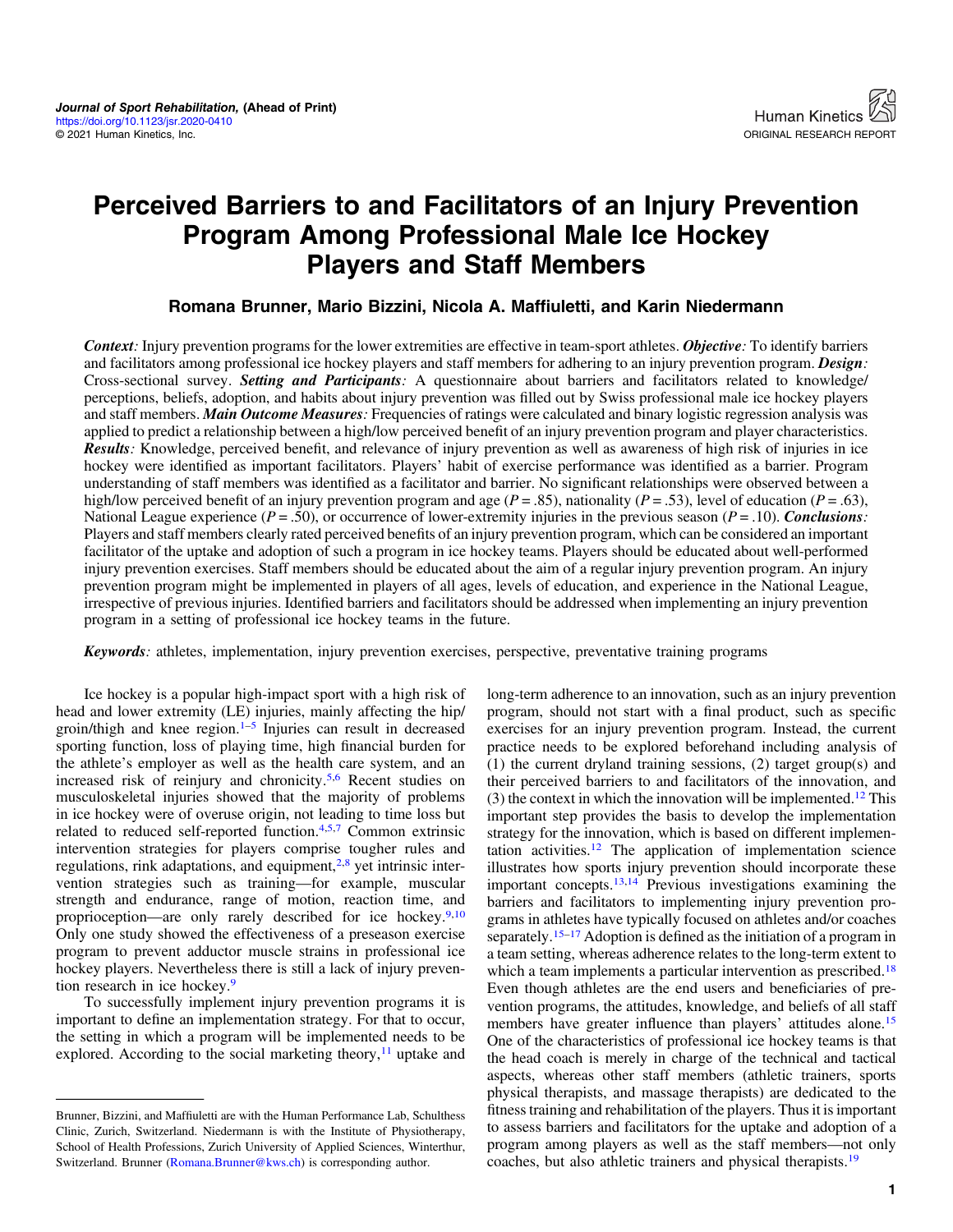This study aimed to identify barriers and facilitators among professional ice hockey players and staff members for adhering to an injury prevention program for the LE. It was hypothesized that players' characteristics were associated with a high or low perceived benefit of an injury prevention program and that time would be a major barrier for program adoption.

## Methods

#### Questionnaire Design

The development of this questionnaire was based on a previous survey related to the implementation of an injury prevention program in Australian football players.[17](#page-7-0) Some of the questions were added based on social marketing strategies to explore the needs and culture of the target group.[11](#page-6-0) All questions were adapted to ice hockey as well as formulated specifically for players and staff members. However, the questionnaire did not propose specific exercises because prior to the development of an injury prevention program it is important to obtain information about factors that may have an impact on the uptake and adoption of the program. $11,17$  $11,17$  The questionnaire comprised a total of 25 items about injury prevention for the LE $^{2,3}$  $^{2,3}$  $^{2,3}$  over 4 categories: (1) knowledge/perceptions (definition and perceived benefits of injury prevention; 3 questions), (2) beliefs (about injury prevention; 13 questions), (3) adoption (initiation of a regular injury prevention program; 3 questions), and (4) habits (preferences of ice hockey players; 6 questions). The answer options to the questions were either multiple selection or single choice with answers ranging from "strongly disagree" to "strongly agree" on a 5-point Likert scale or open-ended questions. The preliminary version of the questionnaire was content- and facevalidated by peer ice hockey players who were not involved in the study[.20](#page-7-0)

#### **Participants**

In total, 8 professional male ice hockey teams of the National League (NL) of the German-speaking part of Switzerland and their staff members, that is, athletic trainers, sports physical therapists, massage therapists, and assistant coaches, were invited to participate in the study and complete the questionnaire during the preseason period (August 2017). Inclusion criteria were the ability to understand German or English and a signed informed consent. According to the screening question during consent, none of the invited teams engaged in nor had a history in engaging in an injury prevention program use. The study was approved by the local ethics committee of the Canton of Zürich (ID number 2017-00085).

#### Data Collection

The questionnaire was completed by players and staff members of each participating ice hockey team during a summer dryland training session to reach the highest possible response rate. The questionnaire was administered to all players and athletic trainers, massage therapists, sports physical therapists, or coaches who were present on the specific test day. Information on player characteristics, that is, age, nationality, level of education, total NL experience, and LE injuries sustained in the previous season, was collected with additional questions. Study participants needed approximately 5 to 10 minutes to complete the questionnaire.

#### Data Analysis

Data were collected, stored, and managed in Microsoft Excel (Redmond, WA). Player and staff member characteristics are presented as frequencies (in percentages) or means with SD where appropriate. The frequency of ratings related to knowledge/perceptions, beliefs, adoption, and habits is reported as absolute numbers and percentages. Due to the relatively small sample size, all 5-point Likert scale variables were reduced to 3 levels (strongly/rather disagree, undecided, and rather/strongly agree). Two authors (R.B. and K.N.) independently allocated the most-rated items of the different categories with multiple selection options and Likert scale questions as facilitators of and/or barriers to adoption of an injury prevention program based on the description in a recent study<sup>21</sup>: (1) no evidence for influence on program implementation; (2) evidence of positive influence on program implementation, that is, a facilitator; (3) evidence of negative influence on program implementation, that is, a barrier; and (4) evidence of a mixed influence on program implementation, that is, a facilitator of and a barrier to program implementation. If the identification was unclear, consensus was either reached by discussion or with the help of a third reviewer (N.A.M.). To verify the hypothesis, that is, that player characteristics were associated with a high or low perceived benefit of an injury prevention program, the question "How much would you rate the benefit of an injury prevention program?" and the answers on a 5-point Likert scale were categorized into the variables "high" or "low" for further analysis. It was accounted for a potential clustering effect by teams. Binary logistic regression analysis was applied using PASW Statistics (version 18.0; SPSS Inc, Chicago, IL) with the level of significance set at  $P < .05$  to predict a relationship between the perceived benefit (high vs low) of an injury prevention program and the following player characteristics as independent variables: age, <25 years versus >25 years; nationality, European versus North American; level of education, high (university degree) versus low (up to high school certificate); total experience in NL, <3 years (novice players) versus >3 years (experienced players); time-loss LE injuries versus no injuries in the previous season (self-reported by players). The outcome of the binary logistic regression analysis was identified as either a facilitator of and/or barrier to adoption of an injury prevention program.

# **Results**

#### **Participants**

Out of the 8 professional ice hockey teams invited, 6 participated in the study (75%). The remaining 2 teams were unavailable due to their busy schedule or lack of interest. A total of 148 ice hockey players (98% response rate) and 11 staff members (92% response rate)—that is, 3 sports physical therapists, 3 massage therapists, 4 athletic trainers, and one assistant coach—completed the questionnaire. The characteristics of the participating players and staff members are presented in Table [1.](#page-2-0)

## Player and Staff Members' Knowledge and Perceptions About Injury Prevention

Table [2](#page-3-0) shows the ratings of the multiple selection questions of players and staff members in the category of knowledge/perceptions. The most-rated items to the question of injury prevention definition were: "prevention of injuries with specific training" rated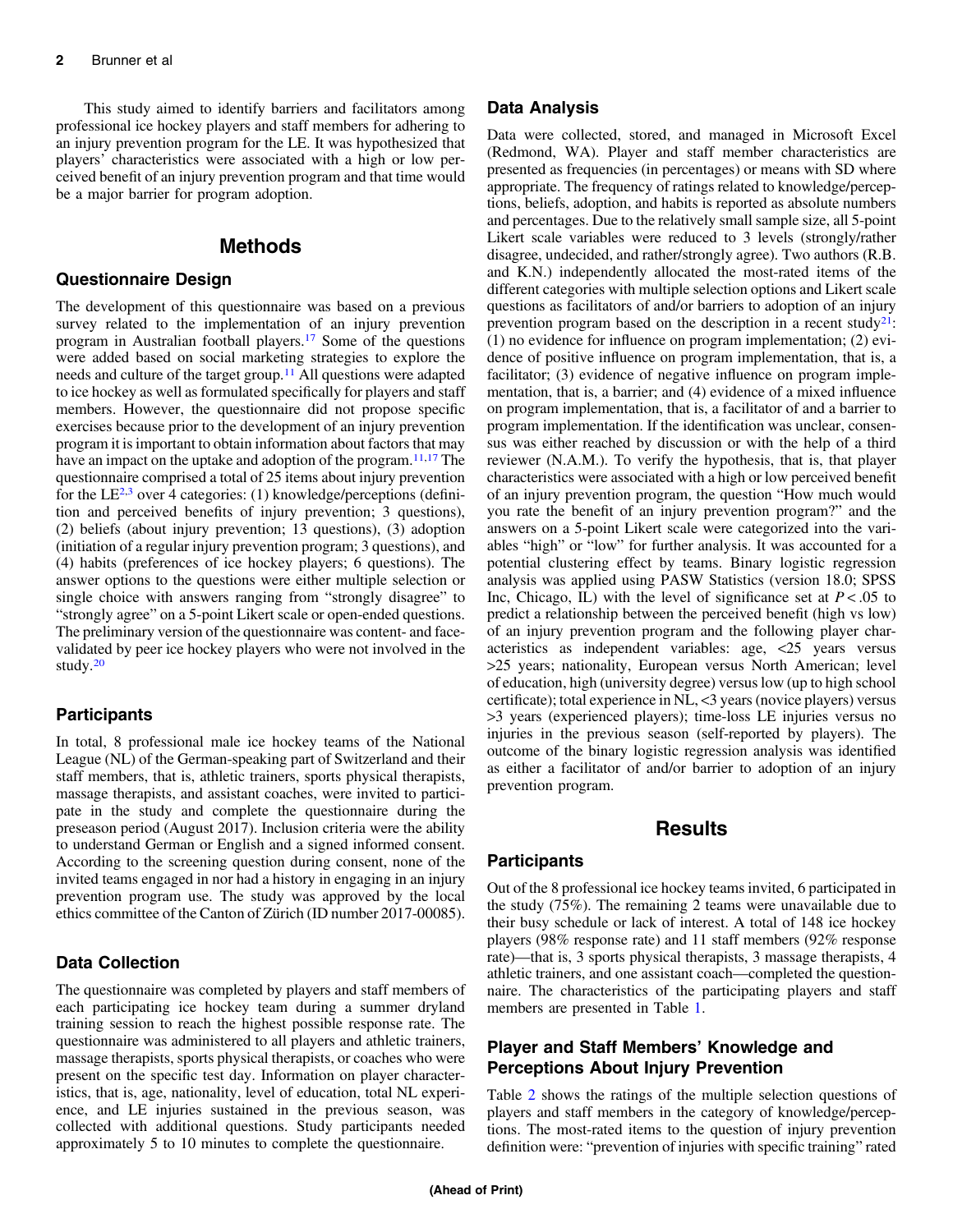| Participants' characteristics                       | <b>Players</b><br>$(n = 148)$ | <b>Staff members</b><br>$(n = 11)$ |
|-----------------------------------------------------|-------------------------------|------------------------------------|
| Age, mean (SD), y                                   | 26.5(4.7)                     | 41.2(9.2)                          |
| Nationality, $n$ (%)                                |                               |                                    |
| <b>Swiss</b>                                        | 111(75)                       | 6(55)                              |
| Austrian                                            | 2(1)                          |                                    |
| German                                              | 1(1)                          |                                    |
| Dutch                                               |                               | 1(9)                               |
| Latvian                                             | 2(1)                          |                                    |
| Swedish                                             | 7(5)                          |                                    |
| Finnish                                             | 5(3)                          |                                    |
| Czech                                               | 3(2)                          |                                    |
| Italian                                             | 1(1)                          | 2(18)                              |
| French                                              | 1(1)                          |                                    |
| <b>United States</b>                                | 3(2)                          |                                    |
| Canadian                                            | 7(5)                          |                                    |
| Others                                              | 5(3)                          | 2(17)                              |
| Level of education, $n$ (%)                         |                               |                                    |
| Compulsory school education                         | 32(22)                        |                                    |
| Completed professional apprenticeship               | 44 (30)                       | 2(18)                              |
| High school certificate/professional qualification  | 41 (28)                       | 1(9)                               |
| Higher education (eg, master craftsman examination) | 5(3)                          | 1(9)                               |
| University degree                                   | 23(16)                        | 6(55)                              |
| Other                                               | 2(1)                          | 1(9)                               |
| Level of experience in NL, $n$ (%)                  |                               |                                    |
| $<$ 3 y                                             | 54 (37)                       | 2(18)                              |
| $\geq 3$ y                                          | 93 (63)                       | 9(82)                              |
| LE injuries in previous season, $n$ (%)             |                               |                                    |
| No injury                                           | 90(61)                        |                                    |
| One or more injuries                                | 57 (39)                       |                                    |

<span id="page-2-0"></span>Table 1 Player and Staff Member Characteristics

Abbreviations: LE, lower-extremity; NL, National League.

by 95% of the players and 91% of staff members; "prevention of injuries as the most perceived benefit of an injury prevention program performed on a regular basis" rated by 81% of players and 82% of staff members; and "injury prevention as a preparation of the body for training" rated by 82% of staff members and 64% of players.

Overall, 78% of the players and 91% of the staff members agreed upon a moderate to high perceived benefit of an injury prevention program (Table [2\)](#page-3-0).

#### Player and Staff Members' Beliefs, Adoption, and Habits With Regard to Injury Prevention

Table [3](#page-4-0) shows the ratings of the items on the Likert scale of players and staff members in the category beliefs, adoption, and habits.

The items in the beliefs category with rather strong or strong agreement were: "prevention of injuries by following a specific exercise program" rated by 91% of both players and staff members; "the importance of injury prevention for playing at the NL level" rated by 86% of players and 91% of staff members; and "ice hockey has a high risk of injuries" rated by 82% of players and 100% of staff members. The item "every player is exclusively responsible for injury prevention" was rated by 78% of players and 91% of staff members and "the trainers (off-ice/on-ice) are responsible for injury prevention with their training sessions" were rated by 41% of the players and 82% of the staff members. The item "an individual warm-up would be more useful than a standardized warm-up program with the whole team" was rated by 77% of players and 82% of staff members.

In the category adoption, 70% of players and 82% of staff members rather strongly or strongly agreed to the item "a standardised prevention program in form of a warm-up of 15 minutes at least 4 times per week is feasible" (Table [3](#page-4-0)). Thus, players and staff members both agreed to the uptake and adoption of an injury prevention program in their team.

The items getting rather strong or strong agreement by the players in the category habits were: "the players warm up before strength training" rated by 95%, followed by "it is important to the player that he carries out the exercises during the off-ice training correctly" and "the player assumes that his athletic trainer would inform him in the case that he performs an exercise incorrectly," both rated by 94%. The items getting rather strong or strong agreement by the staff members in the same category were: "it is important to the player that he observes the correct posture in the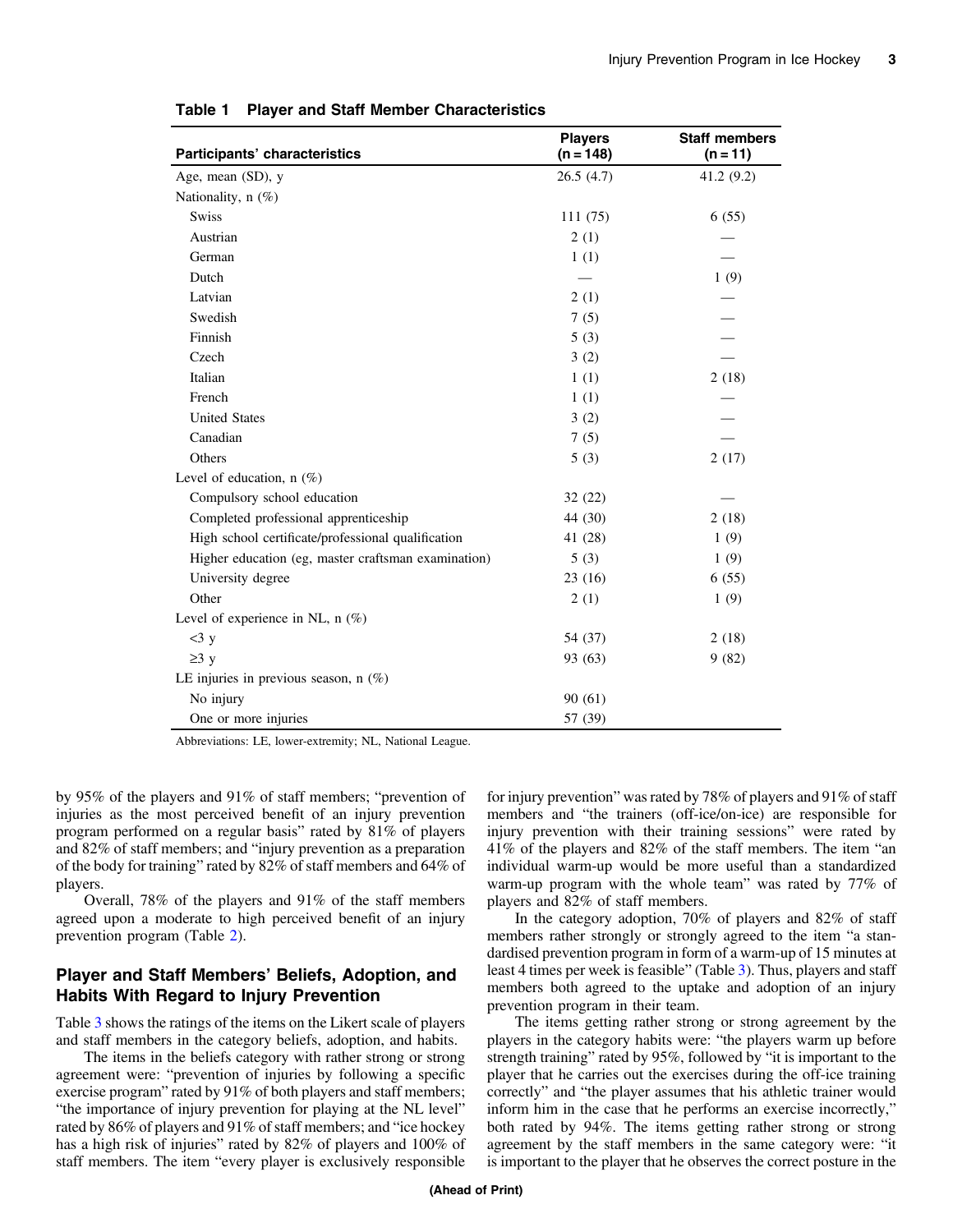<span id="page-3-0"></span>

| Knowledge/perceptions                                                                                                                                                                                                                                                                                     | Item rated as yes<br>by players<br>$(n = 148)$ | Item rated as yes by<br>staff members<br>$(n = 11)$ |
|-----------------------------------------------------------------------------------------------------------------------------------------------------------------------------------------------------------------------------------------------------------------------------------------------------------|------------------------------------------------|-----------------------------------------------------|
| Definition of injury prevention                                                                                                                                                                                                                                                                           |                                                |                                                     |
| Prevention of injuries with specific training                                                                                                                                                                                                                                                             | 141 (95)                                       | 10(91)                                              |
| Prevention of injuries with flexible boards                                                                                                                                                                                                                                                               | 81 (55)                                        | 8(73)                                               |
| Prevention of injury with equipment                                                                                                                                                                                                                                                                       | 44 (30)                                        | 5(45)                                               |
| Prevention of injuries by implementing tougher penalties                                                                                                                                                                                                                                                  | 23(16)                                         | 4(36)                                               |
| Other: showing respect toward other players, massages and recovery time, complete preseason/<br>season dryland training, prevention of muscle imbalances that can cause problems, player<br>education on regeneration and tissue repair, and individualization of the training program for<br>each player | 2(1)                                           | 4(36)                                               |
| Perceived benefits of a regular injury prevention program                                                                                                                                                                                                                                                 |                                                |                                                     |
| Prevention of injuries                                                                                                                                                                                                                                                                                    | 120(81)                                        | 9(82)                                               |
| Preparation of the body for training                                                                                                                                                                                                                                                                      | 94 (64)                                        | 9(82)                                               |
| Improvement in flexibility                                                                                                                                                                                                                                                                                | 86 (58)                                        | 8(73)                                               |
| Improvement in strength                                                                                                                                                                                                                                                                                   | 58 (39)                                        | 5(45)                                               |
| Better performance as a player                                                                                                                                                                                                                                                                            | 58 (39)                                        | 4(36)                                               |
| Improvement in balance                                                                                                                                                                                                                                                                                    | 53 (36)                                        | 4(36)                                               |
| Safety, to avoid being injured                                                                                                                                                                                                                                                                            | 46(31)                                         | 1(9)                                                |
| More interesting/good alternative to the normal warm-up procedure                                                                                                                                                                                                                                         | 21(14)                                         | 1(9)                                                |
| Extent of perceived benefit of an injury prevention program                                                                                                                                                                                                                                               |                                                |                                                     |
| High                                                                                                                                                                                                                                                                                                      | 35(24)                                         | 4(36)                                               |
| Moderate                                                                                                                                                                                                                                                                                                  | 81 (55)                                        | 6(55)                                               |
| Undecided                                                                                                                                                                                                                                                                                                 | 28 (19)                                        |                                                     |
| Somewhat/very little                                                                                                                                                                                                                                                                                      | 3(2)                                           | 1(9)                                                |

Note: Values are reported as numbers (%).

mirror during the training exercises" rated by all staff members, followed by "it is important to the player that he maintains the correct leg alignment during jump training" rated by 91%  $(Table 3)$  $(Table 3)$  $(Table 3)$ .

## Relationship Between Players' Perceived Benefit of an Injury Prevention Program and Characteristics

There was no significant relationship between a high or low perceived benefit of an injury prevention program and age  $(P=.85)$ , nationality  $(P=.53)$ , level of education  $(P=.63)$ , NL experience  $(P = .50)$ , or LE injuries in the previous season  $(P=.10).$ 

## Synthesis of Barriers to and/or Facilitators of Prevention

Table [4](#page-5-0) provides a synthesis of items that have no evidence for influence on program adoption or act as either facilitator and/or barrier among players and staff members toward the adoption of an injury prevention program for the LE.

# **Discussion**

This study aimed to identify barriers and facilitators among professional ice hockey players and medical staff members for adhering to an injury prevention program in professional ice hockey teams. The most prevalent facilitators for players and staff members were the knowledge, perceived benefit, and relevance of injury prevention as well as awareness of high risk of injuries in ice hockey. Players and staff members clearly agreed with the benefit of such a program, which can be considered as an important facilitator of the uptake and adoption of an injury prevention program in professional ice hockey teams.

#### Agreement and Disagreement of Players and Staff Members Toward Injury Prevention

The players and staff members agreed or disagreed on several topics relating to injury prevention; these were identified as facilitators and/or barriers.

The identified facilitators are similar to the outcome of a survey with Premier Division Australian football players.<sup>17</sup> These authors suggested that efforts aimed at educating players about the benefits of injury prevention programs were unnecessary<sup>17</sup> because the players already had the knowledge about injury prevention. Moreover, knowledge does not automatically lead to a behavior change although it is an important requirement to take action.<sup>11</sup>

The high importance of individualization of an injury prevention program for players and staff members is an essential facilitator for program maintenance. However, the individualization of an injury prevention program tailored to the needs of each player was reported to be rather unfeasible due to the lack of resources such as time for screening. $22$  It might be an option to include a compilation of different prevention exercises to allow individualization of the program, in order to further increase the chance of long-term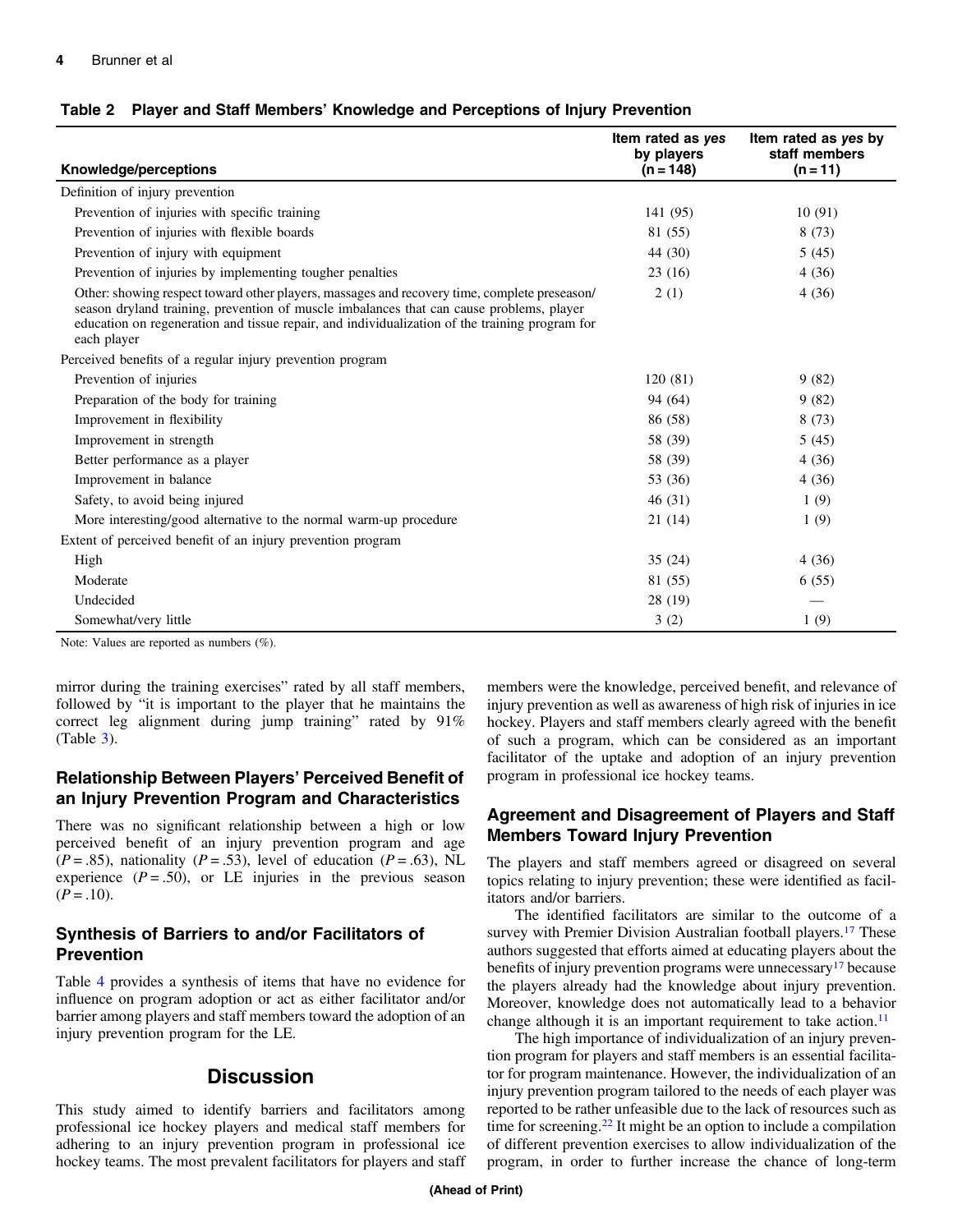<span id="page-4-0"></span>

|  |  |  | Table 3 Player and Staff Members' Beliefs, Adoption, and Habits With Regard to Injury Prevention |  |
|--|--|--|--------------------------------------------------------------------------------------------------|--|
|--|--|--|--------------------------------------------------------------------------------------------------|--|

|                                                                                                                          | Items rated by players<br>$(n = 148)$ in %   |                  |                                             | Items rated by staff members<br>$(n = 11)$ in % |                  |                                             |
|--------------------------------------------------------------------------------------------------------------------------|----------------------------------------------|------------------|---------------------------------------------|-------------------------------------------------|------------------|---------------------------------------------|
| <b>Beliefs/adoption/habits</b>                                                                                           | <b>Rather</b><br>agree/<br>strongly<br>agree | <b>Undecided</b> | Rather<br>disagree/<br>strongly<br>disagree | <b>Rather</b><br>agree/<br>strongly<br>agree    | <b>Undecided</b> | Rather<br>disagree/<br>strongly<br>disagree |
| Beliefs about injury prevention                                                                                          |                                              |                  |                                             |                                                 |                  |                                             |
| Injuries can be prevented by following a specific<br>exercise program                                                    | 91                                           | $\tau$           | $\overline{c}$                              | 91                                              | 9                |                                             |
| Injury prevention plays a big role for the level of<br>play required in the NL                                           | 86                                           | 11               | 3                                           | 91                                              |                  | 9                                           |
| Ice hockey has a high risk of injuries                                                                                   | 82                                           | 18               | 1                                           | 100                                             |                  |                                             |
| Every player is exclusively responsible for<br>injury prevention                                                         | 78                                           | 15               | 7                                           | 91                                              | 9                |                                             |
| An individual warm-up is more useful than a<br>standardized warm-up program                                              | 77                                           | 20               | 3                                           | 82                                              | 18               |                                             |
| The off-ice training prevents injuries                                                                                   | 74                                           | 19               | 7                                           | 82                                              | 18               |                                             |
| The on-ice hockey training is beneficial for the<br>prevention of injuries                                               | 49                                           | 33               | 18                                          | 58                                              | 18               | 18                                          |
| The trainers (off-ice/on-ice) are responsible for<br>injury prevention with their training sessions                      | 41                                           | 44               | 15                                          | 82                                              | 18               |                                             |
| An injured player does not have to be<br>completely rehabilitated to play ice hockey<br>again                            | 39                                           | 26               | 35                                          | 27                                              | 18               | 55                                          |
| A guided injury prevention program in form of a<br>warm-up with the whole team is useful                                 | 35                                           | 36               | 29                                          | 55                                              | 9                | 36                                          |
| Training should additionally focus more on<br>injury prevention rather than on ice hockey<br>performance                 | 13                                           | 43               | 44                                          | 9                                               | 36               | 55                                          |
| Program adoption                                                                                                         |                                              |                  |                                             |                                                 |                  |                                             |
| A standardized prevention program in form of a<br>warm-up of 15 min at least 4 times per week is<br>feasible             | 70                                           | 21               | 9                                           | 82                                              |                  | 18                                          |
| Mean maximum acceptable time to perform an<br>injury prevention program in form of a warm-up<br>on a regular basis, min  |                                              | 19.2             |                                             |                                                 | 18.8             |                                             |
| Source of knowledge                                                                                                      |                                              |                  |                                             |                                                 |                  |                                             |
| The current trainers/physiotherapists have<br>passed on their knowledge to the players about<br>injury prevention        | 64                                           | 27               | 9                                           | 91                                              | 9                |                                             |
| The fellow players have passed on their<br>knowledge to the players about injury<br>prevention                           | 33                                           | 50               | 17                                          | 55                                              | 18               | 27                                          |
| Habits about exercise performance                                                                                        |                                              |                  |                                             |                                                 |                  |                                             |
| The players warm-up before strength training                                                                             | 95                                           | 5                | $\mathbf{1}$                                | 55                                              | 27               | 18                                          |
| It is important to the player that he carries out the<br>exercises during the off-ice training correctly                 | 94                                           | $\overline{4}$   | 1                                           | 82                                              | 18               |                                             |
| The player assumes that his athletic trainer<br>would inform him in the case that he performs<br>an exercise incorrectly | 94                                           | 5                | $\mathbf{1}$                                | 18                                              | 45               | 36                                          |
| It is important to the player that he maintains the<br>correct leg alignment during jump training                        | 85                                           | 11               | 2                                           | 91                                              | 9                |                                             |
| It is important to the player that he observes the<br>correct posture in the mirror during the training<br>exercises     | 64                                           | 22               | 14                                          | 100                                             |                  |                                             |
| The player ensures that his posture is checked by<br>fellow players during the training exercises                        | 34                                           | 39               | 27                                          | 73                                              | 27               |                                             |

Abbreviation: NL, National League. Note: Values are reported as percentages unless otherwise indicated.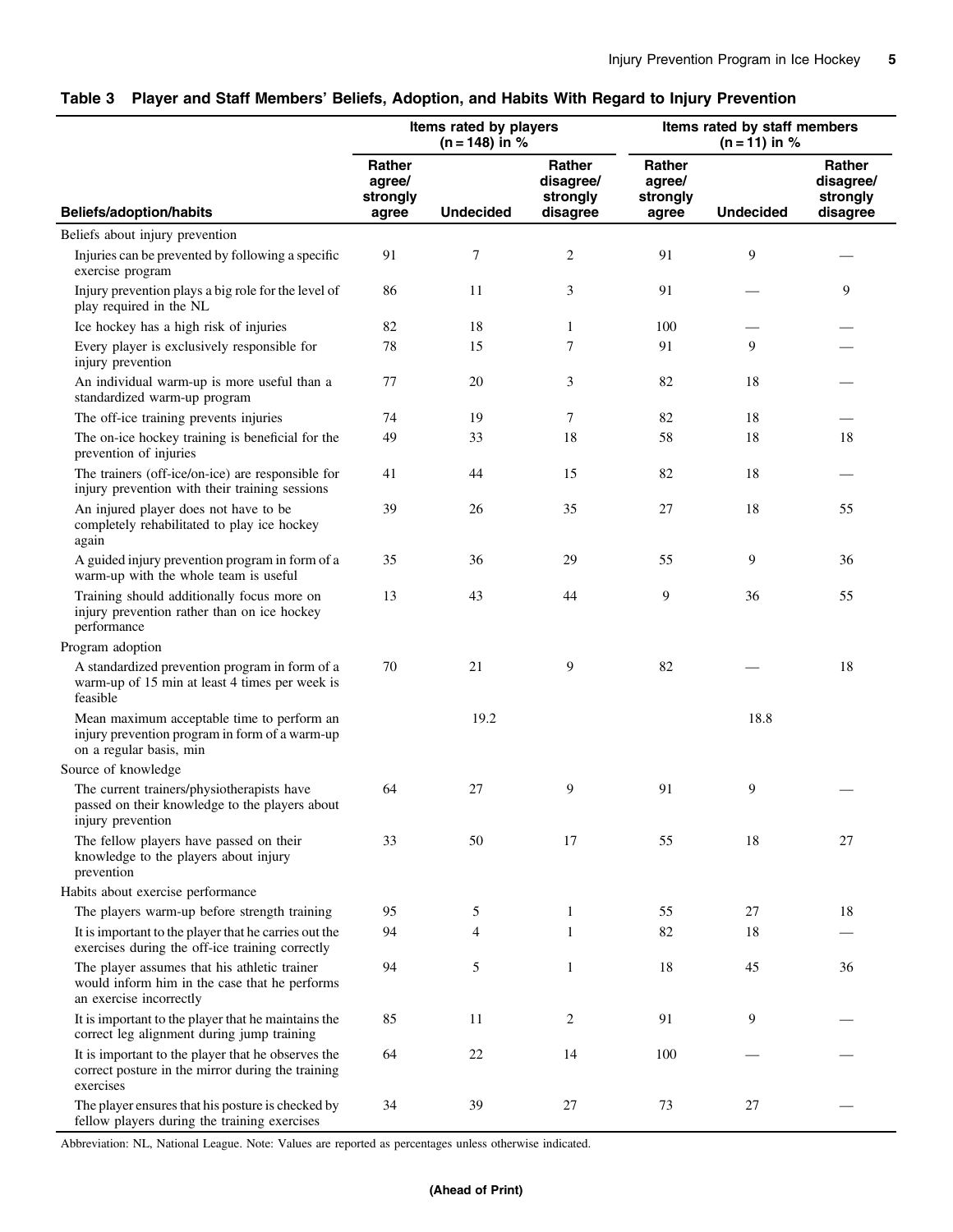| <b>Barriers and/or</b><br>facilitators | Most prevalent items                                                                                                                                     | <b>Players</b> | <b>Staff</b><br>members |
|----------------------------------------|----------------------------------------------------------------------------------------------------------------------------------------------------------|----------------|-------------------------|
| No evidence for<br>influence           | • Time (ie, maximum acceptable time of 20 min to perform an injury prevention program)                                                                   |                |                         |
|                                        | • Players characteristics (ie, age, nationality, level of education, NL experience, or occurrence of<br>lower-extremity injuries in the previous season) |                |                         |
| Facilitators                           | • Relevance of injury prevention                                                                                                                         |                |                         |
|                                        | • Awareness of high risk of injuries in ice hockey                                                                                                       |                |                         |
|                                        | • Knowledge about injury prevention                                                                                                                      |                |                         |
|                                        | • Perceived benefit of injury prevention program adherence                                                                                               |                |                         |
|                                        | • Responsibility as a player/trainer for injury prevention                                                                                               |                |                         |
|                                        | • Individualization of exercises                                                                                                                         |                |                         |
|                                        | • Program adoption                                                                                                                                       |                |                         |
| <b>Barriers</b>                        | • Training sessions should not focus excessively on injury prevention                                                                                    |                |                         |
|                                        | • The athletic trainer is expected to provide feedback in case of incorrect exercise performance                                                         |                |                         |
|                                        | • Exclusive responsibility of players for injury prevention                                                                                              |                |                         |
|                                        | • Access to an athletic trainer for injury prevention                                                                                                    |                |                         |
| Facilitator and<br>barrier             | • Injury prevention program to prepare the body for training                                                                                             |                |                         |

<span id="page-5-0"></span>Table 4 List of Player and Staff Members' Barriers to and/or Facilitators of an Injury Prevention Program

Abbreviation: NL, National League.

program adherence. Specifically, it has been demonstrated that strengthening and proximal control training including verbal feedback had a higher prophylactic effect on reducing anterior cruciate ligament injury risk in athletes. $23$  Staff members should therefore choose appropriate exercises within those broader categories and tailor the exercises to individual needs.

Most of the staff members and some players believed that the athletic trainers were responsible for injury prevention during the training sessions. Thus, the athletic trainers facilitate program uptake as they play a major role in an injury program's initiation and delivery.[15](#page-6-0) Furthermore, an athletic health care provider likely has the most knowledge and experience to tailor and implement an injury prevention program. On the other hand, not having any/ enough access to an athletic trainer could be a barrier for players.

The staff members and players agreed with the self-responsibility of players for injury prevention. This item was also identified as a facilitator for program uptake because awareness of responsibility is a precondition necessary to change a behavior.<sup>[11](#page-6-0)</sup> However, this item can also act as a barrier for staff members, as they may consider themselves not responsible for injury prevention and neglect it.

Players expect athletic trainers to inform them if an exercise is not performed correctly. This can in turn act as a barrier for players to carefully perform prevention exercises and rely on their athletic trainers to perform the exercises correctly. Players' habits must be taken into account and can be improved by educating both program deliverers and players on the importance of maintaining proper technique and movement quality when performing injury prevention exercises. $24-26$  $24-26$  $24-26$  Interestingly, most of the staff members saw a benefit of a prevention program in preparing the body for training, which can facilitate adoption of preventive exercises, for example warming up before each training session. Performing prevention exercises in the form of a warm-up before training sessions is also based on current evidence.<sup>[21,25](#page-7-0)</sup> However, the program should not solely be seen as a preparation of the body for the actual training session, but rather acknowledged as injury prevention in general<sup>[17](#page-7-0)</sup>

to increase awareness and appreciate its importance. This item was therefore identified to act as a facilitator for program adoption and as a barrier for program understanding. Staff members should be properly educated about the primary goal of an injury prevention program.

Players and staff members disagreed that training sessions should focus more on injury prevention, which is an expected finding in a performance-driven context like professional ice hockey. Less than 40% of the players perceived the benefit "to better perform as a player" when endorsing an injury prevention program. Players and staff members might not believe that injury prevention exercises enhance performance if there are no clear performance outcomes.[17](#page-7-0) Therefore, an injury prevention program should be quick and easy to perform before a regular training session and should be acknowledged as such.<sup>25</sup>

## Implications for the Implementation of an Injury Prevention Program

Time was expected to be a major barrier to perform an injury prevention program on a regular basis. However, based on our results, a program of maximum 20 minutes seemed to be accepted, which is in line with the recommendations by Padua et al. $25$  The authors suggested a 15- to 20-minute time period to perform a multicomponent injury prevention program.<sup>[25](#page-7-0)</sup> On the other hand, an exercise volume greater than 20 minutes is associated with a higher prophylactic effect.<sup>[26,27](#page-7-0)</sup> Thus, time was not considered a barrier to program implementation. Players and staff members rated a prevention program in the form of a warm-up of 15 minutes at least 4 times per week as feasible, which was therefore identified as a facilitator for program uptake and adoption. Nevertheless, the major challenge is long-term program adherence as described in previous investigations. $28,29$  The factors of age, nationality, level of education, NL experience, or occurrence of LE injuries in the previous season were not associated with a high or low perceived benefit of an injury prevention program; hence, players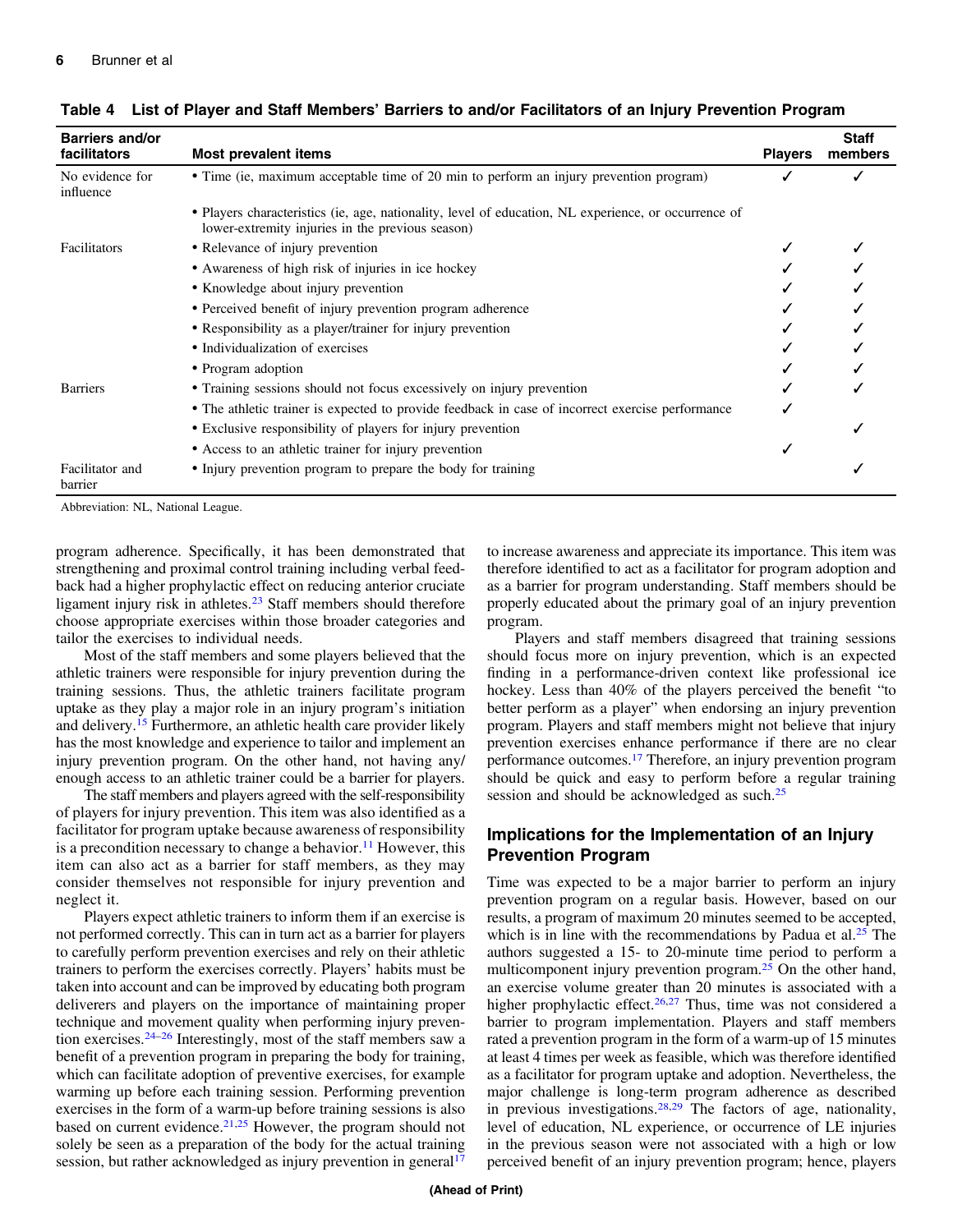<span id="page-6-0"></span>characteristics were identified as having no evidence for influence on program adoption. This is an important aspect for future program implementation in Swiss NL teams and among players with different characteristics.

## Limitations

The self-reported questionnaire was only face and content validated. It was, however, not tested for reliability because the study design is a cross-sectional survey and the questionnaire will not be used again. Moreover, the questions were based on a previous survey with the Health Believe Model<sup>30</sup> and the Reach, Efficacy/ Effectiveness, Adoption, Implementation and Maintenance framework as theoretical basis.[31](#page-7-0) Another limitation was the low number of staff members and the fact that they included 4 different functions, that is, sports physical therapists, massage therapists, athletic trainers, and assistant coaches, resulting in limited generalizability of the findings. This limitation can only be addressed by increasing the total number of teams; however, this was not possible in the current study, which was limited to teams in the German-speaking part of Switzerland. The authors nevertheless think it is of great value to present staff members' knowledge, attitudes, and beliefs about injury prevention. Even though athletes are the end users and beneficiaries of prevention programs, the attitudes, knowledge, and beliefs of all staff members have greater influence than players' attitudes alone. Without that knowledge a program implementation in a team might not be successful because different barriers to and facilitators of program adoption and adherence might not be properly addressed.

# **Conclusions**

This study has identified important perceptions of different team members that may act as barriers and/or facilitators to be taken into consideration when developing and implementing a LE injury prevention program in professional male ice hockey teams. An injury prevention program can potentially be applied with success in players of different age, level of education, and experience as well as in previously injured or noninjured players. Future studies should focus on developing an injury prevention program for the LE for ice hockey players and investigating the effectiveness of such a program.

#### Acknowledgments

The authors thank all the teams who participated in the study. Special thanks go to Tommaso Franceschini, Thomas Ritter, Luca Grotto, Andreas Badertscher, Mattia Stendahl, Gerrit Beekmann, Mathias Wanner, Niklaus Hess, and Roger Geering for their efforts in the data collection. Thanks to the Zurich Insurance Company for partially financing this project. The funders were not involved in the study design; in the collection, analysis, and interpretation of the data; in the writing of the manuscript; or in the decision to submit the paper for publication. There are no competing interests for any author.

# **References**

1. Agel J, Dompier TP, Dick R, Marshall SW. Descriptive epidemiology of collegiate men's ice hockey injuries: National Collegiate Athletic Association Injury Surveillance System, 1988-1989 through 2003- 2004. J Athl Train. 2007;42:241–248. PubMed ID: [17710172](http://www.ncbi.nlm.nih.gov/pubmed/17710172?dopt=Abstract)

- 2. Tuominen M, Stuart MJ, Aubry M, Kannus P, Parkkari J. Injuries in men's international ice hockey: a 7-year study of the International Ice Hockey Federation Adult World Championship Tournaments and Olympic Winter Games. Br J Sports Med. 2015;49(1):30–36. PubMed ID: [25293341](http://www.ncbi.nlm.nih.gov/pubmed/25293341?dopt=Abstract) doi:[10.1136/bjsports-2014-093688](https://doi.org/10.1136/bjsports-2014-093688)
- 3. McKay CD, Tufts RJ, Shaffer B, Meeuwisse WH. The epidemiology of professional ice hockey injuries: a prospective report of six NHL seasons. Br J Sports Med. 2014;48(1):57–62. PubMed ID: [24334505](http://www.ncbi.nlm.nih.gov/pubmed/24334505?dopt=Abstract) doi:[10.1136/bjsports-2013-092860](https://doi.org/10.1136/bjsports-2013-092860)
- 4. Wörner T, Thorborg K, Eek F. High prevalence of hip and groin problems in professional ice hockey players, regardless of playing position. Knee Surg Sports Traumatol Arthrosc. 2019;28(7):2302– 2308. PubMed ID: [31734706](http://www.ncbi.nlm.nih.gov/pubmed/31734706?dopt=Abstract) doi:[10.1007/s00167-019-05787-7](https://doi.org/10.1007/s00167-019-05787-7)
- 5. Wörner T, Clarsen B, Thorborg K, Eek F. Elite ice hockey goalkeepers have a high prevalence of hip and groin problems associated with decreased sporting function: a single-season prospective cohort study. Orthop Sports Med. 2019;7:2325967119892586. doi[:10.1177/](https://doi.org/10.1177/2325967119892586) [2325967119892586](https://doi.org/10.1177/2325967119892586)
- 6. McBain K, Shrier I, Shultz R, et al. Prevention of sport injury II: a systematic review of clinical science research. Br J Sports Med. 2012;46(3):174–179. PubMed ID: [21471144](http://www.ncbi.nlm.nih.gov/pubmed/21471144?dopt=Abstract) doi:[10.1136/bjsm.](https://doi.org/10.1136/bjsm.2010.081182) [2010.081182](https://doi.org/10.1136/bjsm.2010.081182)
- 7. Nordstrøm A, Bahr R, Talsnes O, Clarsen B. Prevalence and burden of health problems in male elite ice hockey players: a prospective study in the Norwegian professional league. Orthop J Sports Med. 2020;8:2325967120902407. PubMed ID: [32128316](http://www.ncbi.nlm.nih.gov/pubmed/32128316?dopt=Abstract) doi[:10.1177/](https://doi.org/10.1177/2325967120902407) [2325967120902407](https://doi.org/10.1177/2325967120902407)
- 8. Popkin CA, Schulz BM, Park CN, Bottiglieri TS, Lynch TS. Evaluation, management and prevention of lower extremity youth ice hockey injuries. Open Access J Sports Med. 2016;7:167-176. PubMed ID: [27920584](http://www.ncbi.nlm.nih.gov/pubmed/27920584?dopt=Abstract) doi:[10.2147/OAJSM.S118595](https://doi.org/10.2147/OAJSM.S118595)
- 9. Tyler TF, Nicholas SJ, Campbell RJ, Donellan S, McHugh MP. The effectiveness of a preseason exercise program to prevent adductor muscle strains in professional ice hockey players. Am J Sports Med. 2002;30(5):680–683. PubMed ID: [12239001](http://www.ncbi.nlm.nih.gov/pubmed/12239001?dopt=Abstract) doi:[10.1177/03635](https://doi.org/10.1177/03635465020300050801) [465020300050801](https://doi.org/10.1177/03635465020300050801)
- 10. McBain K, Shrier I, Shultz R, et al. Prevention of sports injury I: a systematic review of applied biomechanics and physiology outcomes research. Br J Sports Med. 2012;46(3):169–173. PubMed ID: [21508076](http://www.ncbi.nlm.nih.gov/pubmed/21508076?dopt=Abstract) doi:[10.1136/bjsm.2010.080929](https://doi.org/10.1136/bjsm.2010.080929)
- 11. Kotler P, Lee NR. Social Marketing: Influencing Behaviors for Good. Los Angeles, CA: SAGE Publications; 2008.
- 12. Grol R, Wensing M. What drives change? Barriers to and incentives for achieving evidence-based practice. Med J Aust. 2004;180:S57– 60. PubMed ID: [15012583](http://www.ncbi.nlm.nih.gov/pubmed/15012583?dopt=Abstract) doi[:10.5694/j.1326-5377.2004.tb05948.x](https://doi.org/10.5694/j.1326-5377.2004.tb05948.x)
- 13. Donaldson A, Finch CF. Applying implementation science to sports injury prevention. Br J Sports Med. 2013;47(8):473–475. PubMed ID: [23501832](http://www.ncbi.nlm.nih.gov/pubmed/23501832?dopt=Abstract) doi[:10.1136/bjsports-2013-092323](https://doi.org/10.1136/bjsports-2013-092323)
- 14. Verhagen EA, van Nassau F. Implementation science to reduce the prevalence and burden of MSK disorders following sport and exercise-related injury. Best Pract Res Clin Rheumatol. 2019;33(1):188– 201. PubMed ID: [31431272](http://www.ncbi.nlm.nih.gov/pubmed/31431272?dopt=Abstract) doi[:10.1016/j.berh.2019.02.011](https://doi.org/10.1016/j.berh.2019.02.011)
- 15. White PE, Otago L, Saunders N, et al. Ensuring implementation success: how should coach injury prevention education be improved if we want coaches to deliver safety programmes during training sessions? Br J Sports Med. 2014;48(5):402–403. PubMed ID: [23343718](http://www.ncbi.nlm.nih.gov/pubmed/23343718?dopt=Abstract) doi:[10.1136/bjsports-2012-091987](https://doi.org/10.1136/bjsports-2012-091987)
- 16. Lindblom H, Carlfjord S, Hagglund M. Adoption and use of an injury prevention exercise program in female football: a qualitative study